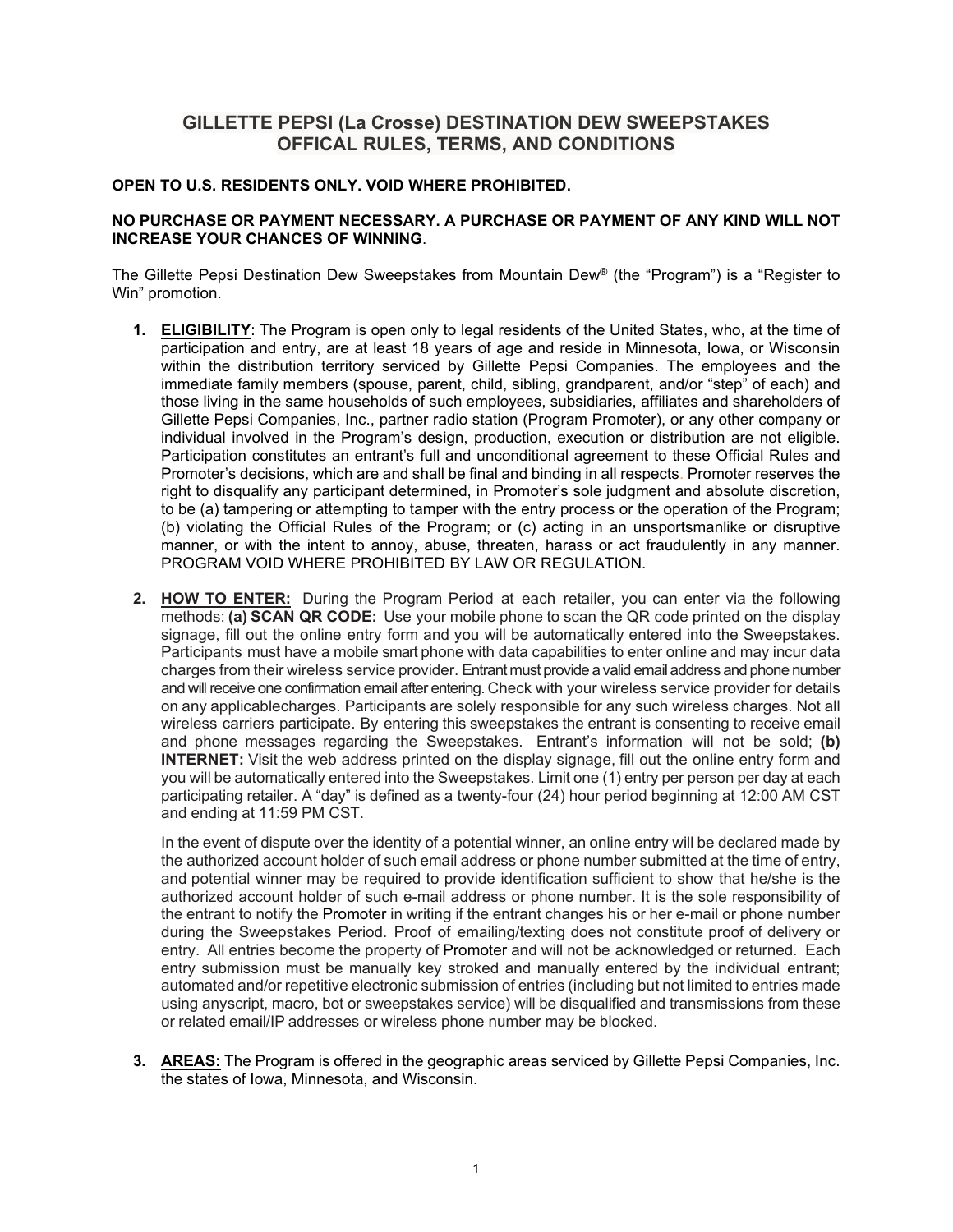- **4. PROMOTER:** Program Promoter: Gillette Pepsi Companies, Inc. 1900 West Avenue South, La Crosse, WI 54601; Mid-West Family La Crosse, 201 State Street, La Crosse, WI 54602. All decisions regarding all matters and aspects of and relating to the Program shall be made by the Promoter, in its sole and absolute discretion, and all such decisions shall be final, binding and conclusive. This includes decisions regarding the validity of registrations and other materials submitted for verification, and the eligibility of participants. By entering this Program, entrant agrees to these Official Rules and to the binding, final and conclusive nature of Promoter's decisions.
- **5. PROGRAM PERIOD**: The Program Period begins on April 3, 2022 and ends on the date of the final giveaway event, date and time to be determined and communciatd to all finalists (the "Program Period").
- **6. WHERE TO REGISTER**: Look for Destination Dew displays at various retailers; communicated by promoting radio stations and promotional webpage dewtrips.com/608. Information regarding the location, date, time and duration of the Destination Dew displays will be communicated on promotional webpages. Instructions for online entry will be located at each Destination Dew display. If, in Promoter's sole judgment and absolute discretion, any part of a registration is counterfeit, or if any part is illegible, mutilated or tampered with in any way, the registration will be rejected and will be deemed void and invalid.
- **7. QUALIFIERS**: Two (2) qualifiers will be randomly selected from all eligible entries after the end of each retail display promotional time period with a maximum of thirty (30) qualifiers selected over the Program Period. A final five (5) qualifiers will be randomly selected from entrants in attendance of the final giveaway party at a TBD date and location. Final party information will be communicated on the promotional website and through on air announcements on promoting radio stations.
- **8. QUALIFIER NOTIFICATION:** Qualifiers will be notified by phone and/or email at the phone and/or email address provided upon entry, within two (2) days of the drawing. If a potential prize winner is notified by phone and/or email, they will be required to respond within forty-eight (48) hours or prize will be forfeited and qualifying spot may be awarded to an alternate entrant. Promoter is not responsible for suspended or discontinued phone numbers or email addresses which may result in a potential winner not receiving initial prize notification.
- **9. FINAL GIVEAWAY**: On a to be determined date, in May 2022, the Promoter will host a final giveaway event and conduct a process of elimination from the qualifiers who are present. The final person who was not eliminated will be deemed the grand prize winner. QUALIFIERS OR A DESIGNATED REPRESENTATIVE NAMED BY THE QUALIFIER MUST BE PRESENT TO WIN. Designated representatives must be prearranged before the final giveway event day. The process for communicating a designated representative will be communicated to the qualifier during the notification process.
- **10. NO TRANSFER:** All registrant entries/qualifiers will be deemed to be made (and owned) by the person owning the account from which the entry is made. Qualification cannot be sold, traded, bartered, assigned or transferred to, or shared with, a third party, auctioned through online auction sites, or otherwise obtained through any methods and/or means other than as described in these Official Rules. Noncompliant registrations are null and void.
- **11. WINNER VERIFICATION**: ALL PROGRAM WINNERS ARE SUBJECT TO ELIGIBILITY VERIFICATION BY PROMOTER, WHOSE DECISIONS ARE AND SHALL BE FINAL, BINDING AND CONCLUSIVE IN ALL RESPECTS. Eligibility for any prize is conditioned on the full, complete, and continued compliance with these Official Rules. Each potential winner will be notified by email or phone using the email address and/or phone number provided by participant at the time of entry, that his or her entry has been selected. Proof of eligibility may include, without limitation and in Promoter's sole and absolute discretion, name, address, telephone number, date of birth, and email address. A driver's license / other acceptable form of I.D. will be required to schedule travel arrangements.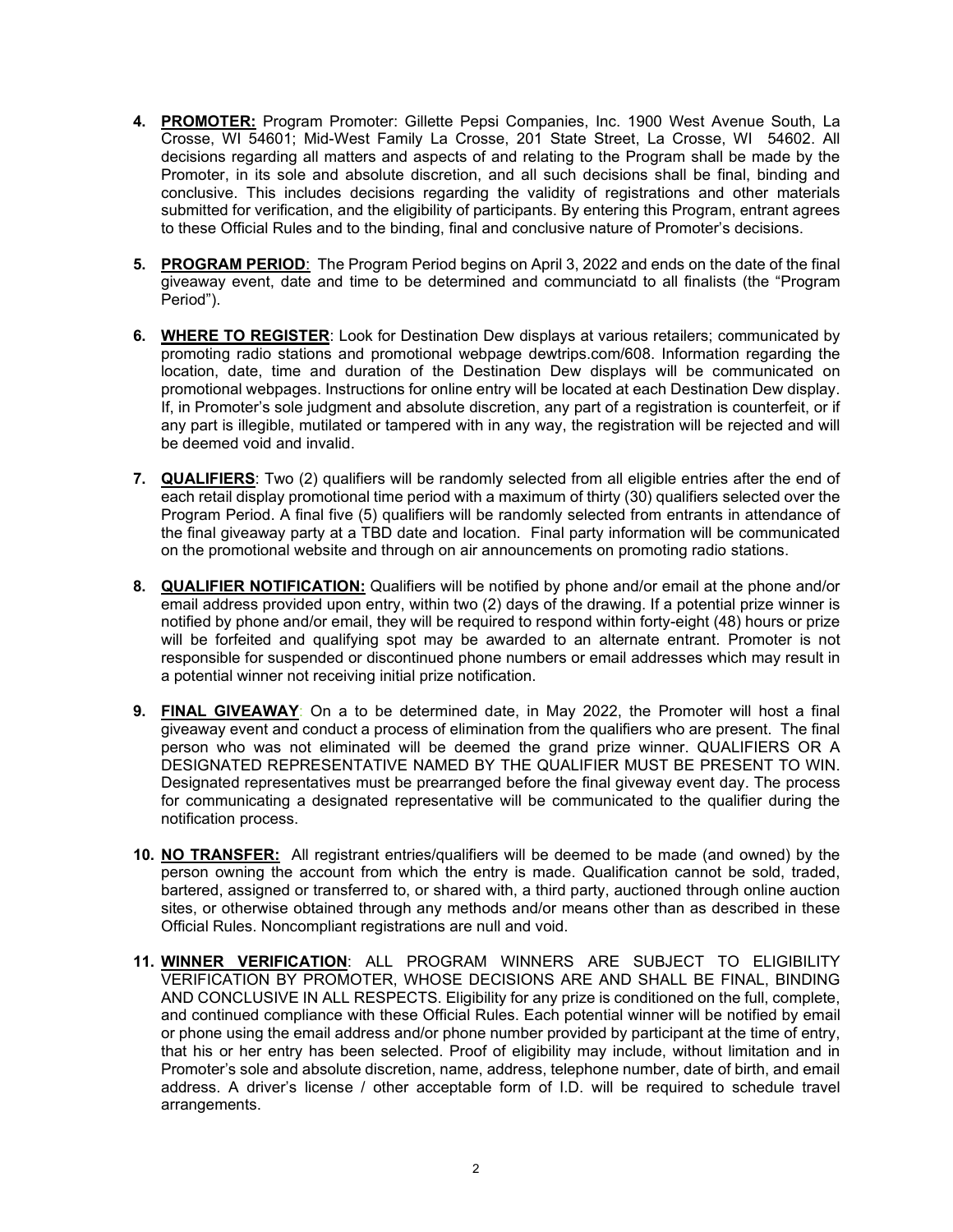Potential winner will be deemed ineligible for entry and for prize If he or she cannot be contacted at the listed address (including if notification attempts are returned undeliverable), fails to timely, properly and fully complete, sign and return required documents, and/or provides incomplete or inaccurate information; and/or if Promoter determines for any reason, in Promoter's sole and absolute discretion, that individual is not an eligible participant. Promoter may then award applicable prize to an alternate winner by random drawing from among all remaining eligible entries.

**12. GRAND PRIZE (One for Entire Program Period)**: One winner will be randomly selected from the qualifying entries within the Gillette Pepsi Companies' distribution territory of La Crosse, WI. The Winner may choose one (1) from the following Grand Prize options:

**DENVER GRAND PRIZE:** Prize includes roundtrip air transportation for two (2), one (1) doubleoccupancy standard hotel room for four (4) nights at a hotel/resort to be determined, a half-day river rafting trip, zip-line tour, and a \$1,000 gift card for additional travel expenses. Approximate retail value: \$4,800.

**MIAMI GRAND PRIZE:** Prize includes roundtrip air transportation for two (2), one (1) doubleoccupancy standard hotel room for four (4) nights at a hotel/resort to be determined,a jet ski island tour, chartered fishing trip, and a \$1,000 gift card for additional travel expenses. Approximate retail value: \$5,500.

**LAS VEGAS GRAND PRIZE:** Prize includes roundtrip air transportation for two (2), one (1) doubleoccupancy standard hotel room for four (4) nights at a hotel/resort to be determined, an ATV desert tour, helicopter grand canyon trip and tour, and a \$1,000 gift card for additional travel expenses. Approximate retail value: \$5,300.

Winner will be required to sign a Waiver of Liability and Release and a W-9. Participant shall be solely and exclusively responsible and liable for their conduct during their use of the prize package.

- **13. PRIZE RESTRICTIONS: Trip dates to be determined by Grand Prize Winner and Sponsor upon selection of trip location. Blackout dates may apply.** Travel and accommodations are subject to availability and change. Ground transportation, meals, gratuities and all other expenses not specified herein as part of the Grand Prize are solely the Winner's responsibility. All travel is subject to availability, government restrictions and regulations, hotel, airline, airport or other transportation terminal (or other types of transportation) restrictions and regulations. Other restrictions may apply. Selection of airline and overnight accommodations, are at Sponsor's sole discretion. Winner and/or guest must abide by all venue policies. Seating assignments are at the sole discretion of the Sponsor. Grand Prize related tickets/vouchers are not for re-sale and cannot be sold after awarded. Winner will be required to provide a credit card prior to hotel check-in and is solely responsible for all incidental charges and may be required to sign an additional liability release for the use of the accommodations. Sponsor assumes no responsibility for canceled, delayed, suspended or rescheduled activities (including, but not limited to airline flights and related events) beyond its control. In the event the Winner and/or his or her guest misses a scheduled airline flight (through no fault of Sponsor or due to Force Majeure), Sponsor will have no liability for any costs associated with changing or rebooking transportation. Winner must be able to travel on dates specified by Sponsor or Grand Prize will be forfeited. Grand Prize Winner and guest must have all necessary identification and/or travel documents (e.g. passport or valid driver's license) required for travel. Travel companion must be 18 years of age or older as of the date of departure (or be accompanied by their parent or legal guardian as the Grand Prize winner). Guest (or if a minor, his/her parent or legal guardian who must be the Winner) must complete and return a Liability/Travel Release prior to any travel arrangements being made. Actual value may depend on city/date/time of departure.
- **14. TAXES:** Promoter recommends that participants review the Program with their legal/tax advisor to determine their potential tax liability, if any, in connection with participating in and/or receiving prizes as part of this Program. Promoter and its participating distributors make no representations, and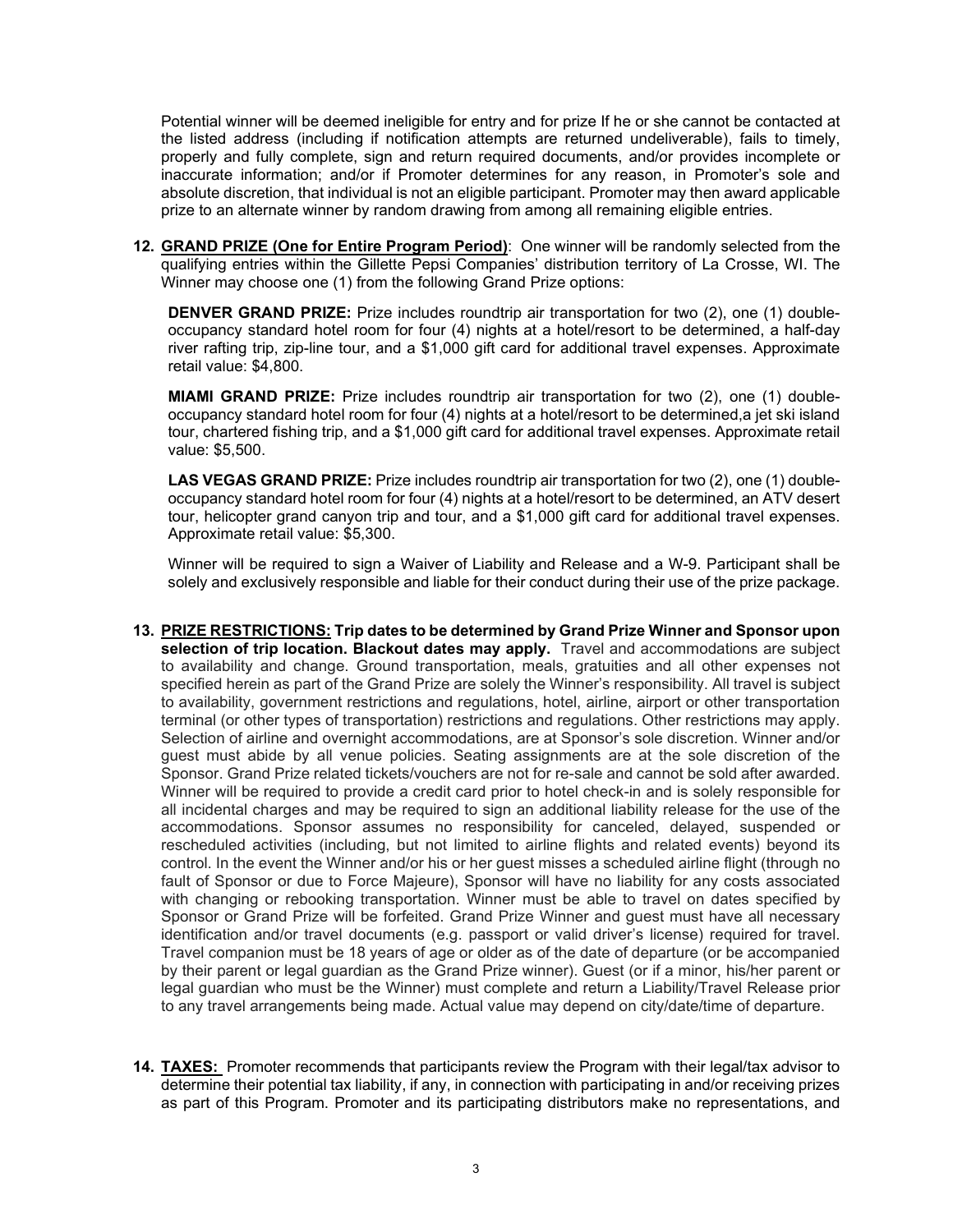disclaim any and all liability, regarding any tax implications of participating in the Program, including the receipt of any prizes thereunder. Tax and other financial liability, if any, will be the sole liability and responsibility of participant, and Promoter and its distributors shall have no liability therefore. The Participant will hold harmless and indemnify the Promoter for any and all tax liabilities or related liabilities.

- **15. LIMITATIONS OF LIABILITY:** Promoter assumes no responsibility or liability for (a) any incorrect or inaccurate entry information, or for any faulty or failed electronic data transmissions; (b) any unauthorized access to, or theft, destruction or alteration of entries at any point in the operation of this Sweepstakes; (c) any technical malfunction, failure, error, omission, interruption, deletion, defect, delay in operation or communications line failure, regardless of cause, with regard to any equipment, systems, networks, lines, satellites, servers, camera, computers or providers utilized in any aspect of the operation of the Sweepstakes; (d) inaccessibility or unavailability of any network or wireless service, the Internet or website or any combination thereof; (e) suspended or discontinued Internet, wireless or land line phone service; or (f) any injury or damage to participants or to any other person's computer or mobile device which may be related to or resulting from any attempt to participate in the Sweepstakes or download of any materials in the Sweepstakes. If, for any reason, the Sweepstakes is not capable of running as planned for reasons which may include without limitation, infection by computer virus, tampering, unauthorized intervention, fraud, technical failures, or any other causes which may corrupt or affect the administration, security, fairness, integrity or proper conduct of this Sweepstakes, then Promoter reserves the right at its sole discretion to cancel, terminate, modify or suspend the Sweepstakes in whole or in part. In such event, Promoter shall immediately suspend all drawings and prize awards, and Promoter reserves the right to award any remaining prizes (up to the total set forth in these Official Rules) in a manner deemed fair and equitable by Promoter, such as by way of example and not by way of limitation, in a random drawing from among all eligible, non-suspect entries received up to the time of the impairment, and Promoter shall not have any further liability to any participant in connection with the Sweepstakes. Promoter may modify and amend these Official Rules as they may appear online from time to time during the Promotion for clarification purposes without materially affecting the terms and conditions of the Sweepstakes. Promoter makes no representations or warranties of any kind concerning the appearance, performance or safety of any prize awarded.
- **16. MODIFICATION:** If for any reason Promoter determines, in its sole and absolute discretion, that the Program, or any aspect of the Program, is not or is no longer capable of running as planned or intended by these Rules, for any reason whatsoever, Promoter, in its sole and absolute discretion, reserves the right to cancel, terminate, suspend, postpone, delay or modify the Program in whole or in part, including without limitation any means of entry, at any time. Such reason(s), in Promoter's sole and absolute discretion, may include but are not limited to any occurrences which may corrupt or impair the integrity, security, fairness or proper conduct of the Program, as determined by Promoter in its sole and absolute discretion. Promoter may modify and amend these Official Rules as they appear from time to time during the Program for clarification purposes without materially affecting the terms and conditions of the Program.
- **17. CONDUCT**: By participating in this Program, participants agree to be bound by these Official Rules, their declarations and other documents verifying eligibility, and the decisions of Promoter, which shall be final and binding in all respects. Failure to comply with these Official Rules may result in disqualification. CAUTION: ANY ATTEMPT BY A USER OR ANY OTHER INDIVIDUAL TO DELIBERATELY DAMAGE ANY WEBSITE OR UNDERMINE THE LEGITIMATE OPERATION OF